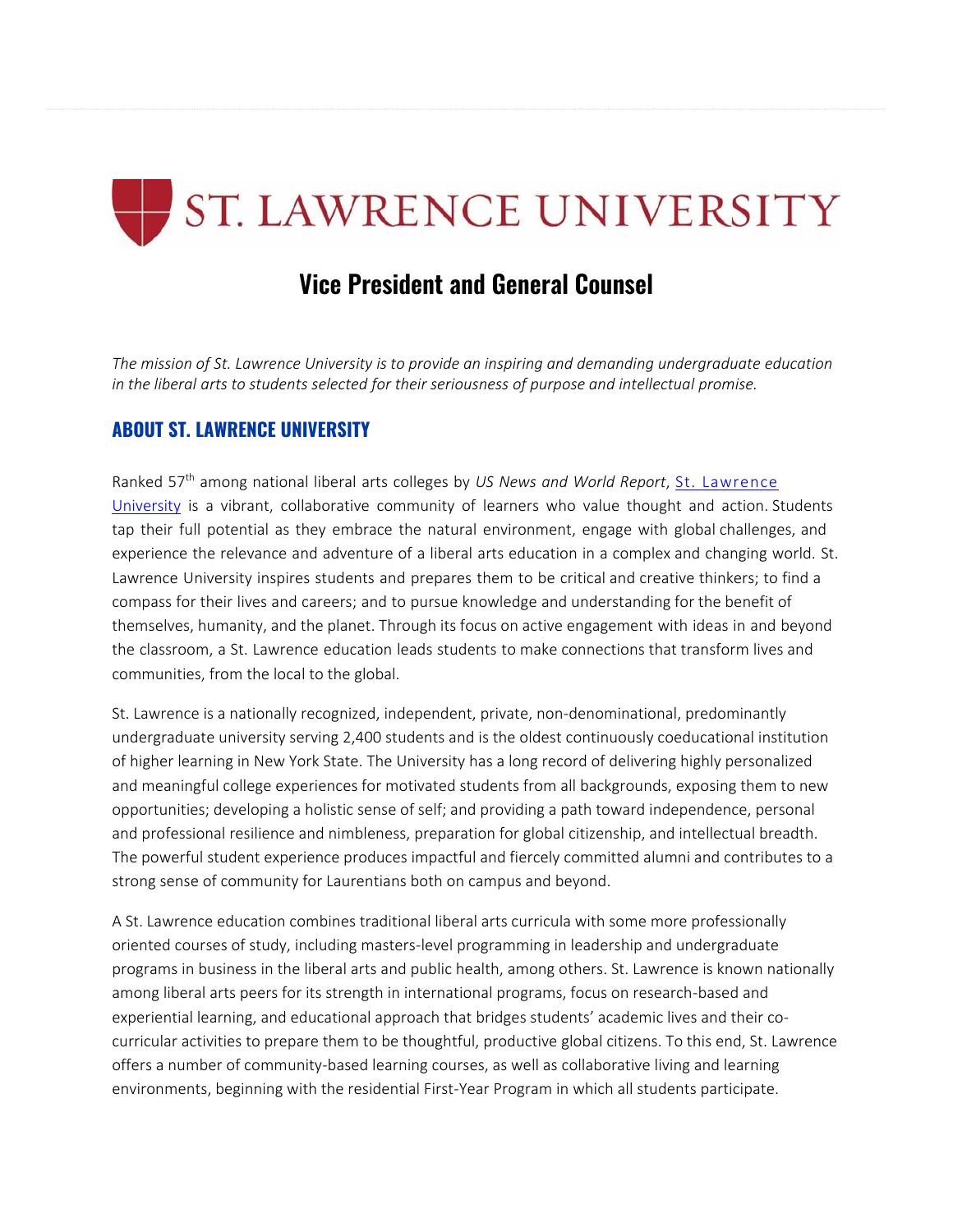#### **LEADERSHIP**

Kathryn A. Morris became the 19<sup>th</sup> president of St. Lawrence University on July 1, 2021.

President Morris has dedicated her life to higher education and chose to become a professor because she understood the impact of teaching and mentoring on students' lives. She arrived at St. Lawrence following a distinguished career at Butler University, where she had most recently served as the Provost and Vice President for Academic Affairs for eight years. Prior to her time as provost, President Morris served as a professor of psychology and was chair of that department at Butler. Her areas of expertise include social psychology, the psychology of gender, methodology, and statistics.

She earned both her master's and Ph.D. degrees in social psychology from the University of Texas at Austin and her bachelor's degree in psychology from Gettysburg College. She has served as a member of the board of trustees at her undergraduate alma mater since 2015.

#### **LOCATION**

St. Lawrence considers its location one of its greatest assets. Canton, New York, is a rural community and regional business and government center with a population of 7,000 in the St. Lawrence River Valley. In the heart of New York State's North Country, the region is characterized by several small cities, numerous farms, many villages, and four colleges within 10 miles; clean air and open landscapes; and friendly, selfsufficient, communities. Canton sits between the Adirondack Park, the largest state park in the United States and the site of the University's nationally recognized Adirondack Semester, and the Canadian-U.S. border that is the St. Lawrence River. It is in close proximity to U.S. cities such as Burlington, VT; Syracuse, NY; and the Adirondack region's center of sports and recreation, the Olympic Village of Lake Placid, NY. The major Canadian cities and cultural centers of Ottawa and Montreal are nearby, with Ottawa the closest city to the University. As a result, St. Lawrence is the American liberal arts college closest to the capital of a foreign nation, and the Canadian studies program takes full advantage of proximity for international and intercultural learning.

#### **THE ROLE OF THE GENERAL COUNSEL**

The newly created role of Vice President and General Counsel is a university-wide position that reports directly to the President and is a member of the Senior Staff. They will serve as the chief legal officer for the University, overseeing and managing the provision of all legal services to St. Lawrence University to protect its legal rights and to maintain its operations within the limits prescribed by law. The inaugural General Counsel will be called upon to provide strategic guidance, consultation, and support to the President, senior administrators, and trustees on a comprehensive range of legal and associated issues involved in carrying out the mission of the institution. The General Counsel will also serve as Secretary of the University.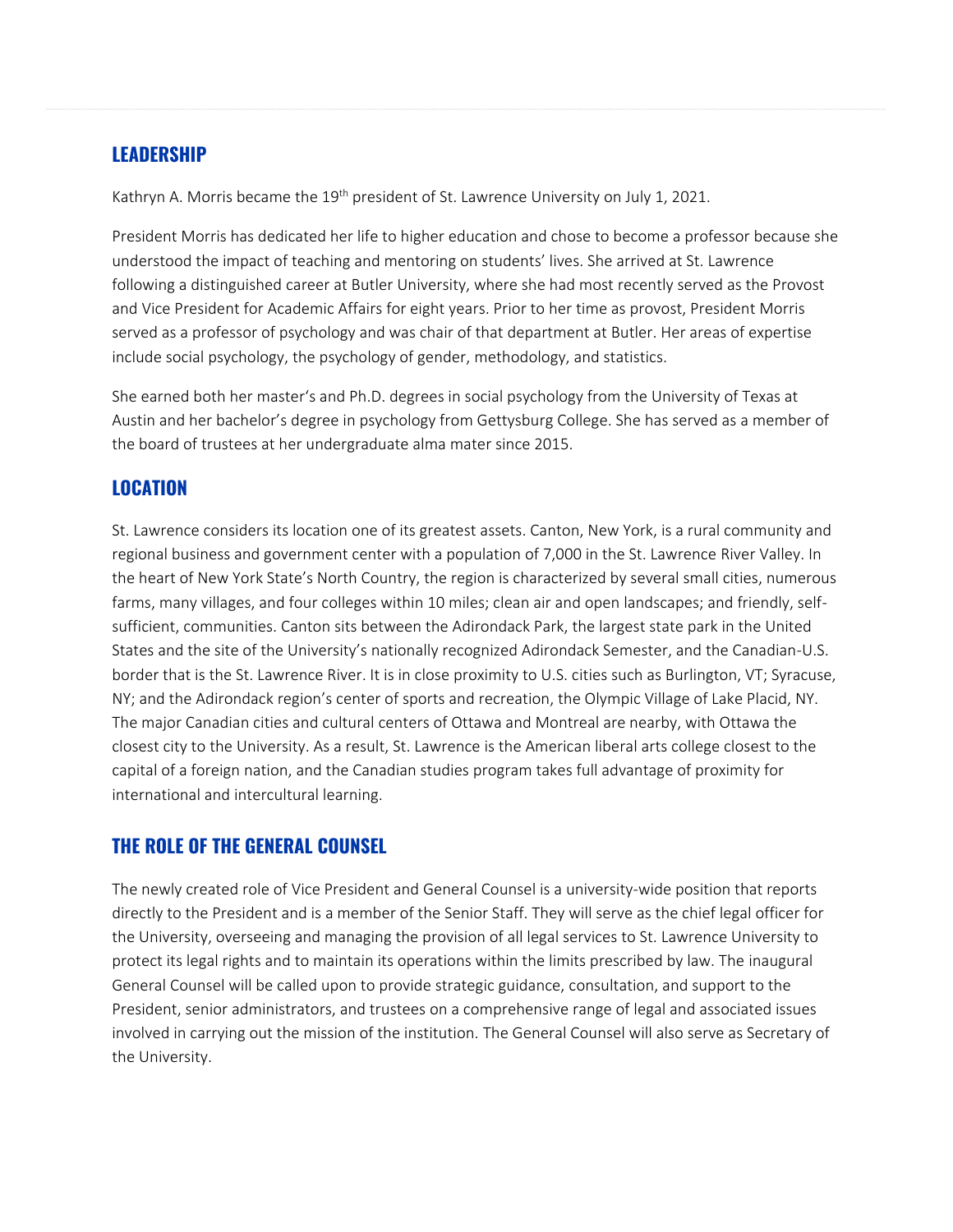#### **Primary responsibilities:**

- Advise the President and Senior Staff and other University personnel on matters related to policy, compliance, and legal issues, including, but not limited to, contracts, labor, employment and personnel, academic matters, student life, athletics, non-discrimination, intellectual property, and gifts and bequests.
- Conduct research and analysis on a variety of legal issues including assisting in the development and implementation of the University's policies and procedures, recommending new ones, as needed, and revising existing ones, as appropriate.
- Responsible for the delivery and management of all institutional legal services, including analyzing laws, rules, regulations, and proposed legislation; resolving litigation; managing outside counsel performing legal services for the University; and reviewing all significant transactions and contracts.
- Oversee and direct the document retention policies of the University, consistent with Board of Trustees policies and guidelines.
- Represent the University or its officials in formal legal proceedings or manage outside counsel in such matters.
- Review and establish standards for University contracts and proposals.
- Duties as Secretary of the University, including matters of governance, and Board meetings and communication.
- Other duties as assigned.

# **DESIRED QUALIFICATIONS AND CHARACTERISTICS**

The requirements listed below are representative of the knowledge, skills, and/or abilities required. Reasonable accommodations may be made to enable individuals with disabilities to perform the essential functions.

The successful candidate will demonstrate the following:

- Understanding and appreciation of academic mission, current issues in higher education, and shared governance in an academic setting.
- Successful management and administrative experience, with a proven ability to work cooperatively and collegially.
- Demonstrated capacity for sound legal analysis and reasoning, problem solving, and legal research skills.
- Cross-cultural abilities to build relationships and work effectively with diverse groups of students, colleagues, and community members and commitment to building a diverse and inclusive community that supports members of all backgrounds.
- Ability to develop creative solutions to complicated and sensitive problems.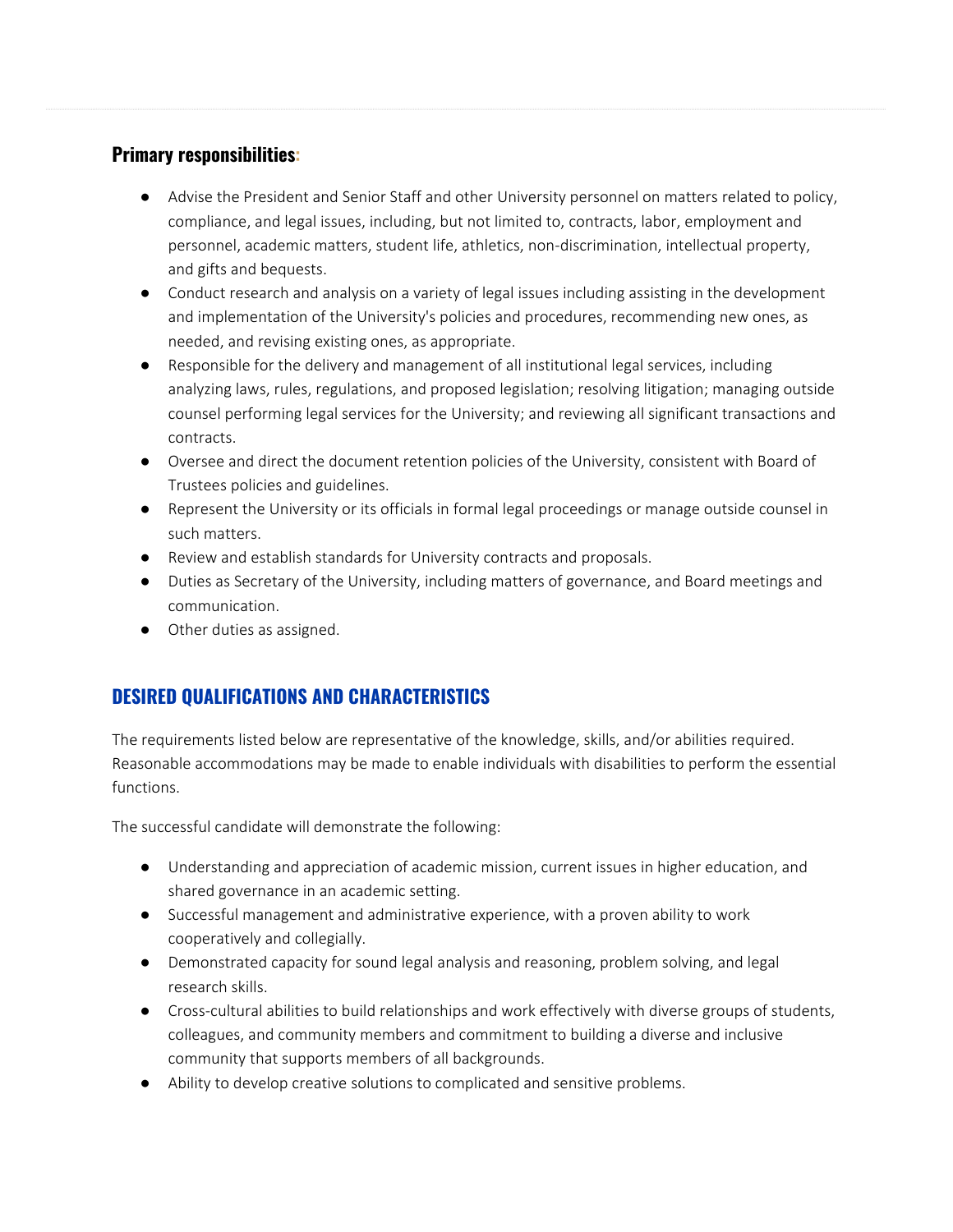- Intellectual and conceptual flexibility and creativity, with the ability to interpret, present, write, and speak.
- Ability to manage multiple projects simultaneously, with attention to detail, timeliness, and the institution-wide context of decisions.
- Excellent oral and written communication and interpersonal skills that facilitate a cohesive, teamoriented, working environment.
- A high degree of flexibility and unquestionable integrity.

#### **Minimum qualifications:**

- Juris Doctorate from an American Bar Association accredited law school.
- Member in good standing of the New York bar or membership in good standing of another state bar and admission to the New York bar within six months of employment.
- Knowledge of issues related to higher education law, including, but not limited to, nonprofit governance; statutory and regulatory compliance; Titles VI, VII, and IX; VAWA; and the Clery Act.
- Ten years of work experience.

# **Preferred qualifications:**

- Previous experience in the field of higher education law, including familiarity with AAUP guidelines and NCAA rules.
- Leadership role in campus law office or firm serving higher education clients.
- Significant experience advising and supporting governing and advisory boards.

All offers of employment are contingent upon the finalist successfully passing a background (including criminal records) check.

# **CONTACTS**

The search process is currently underway and will continue until the position is filled. Nominations, inquiries, and expressions of interest should be forwarded, in confidence, to:



Susan VanGilder, Managing Director Kamilah Allen, Senior Associate Storbeck Search [StLawrenceGC@storbecksearch.com](mailto:StLawrenceGC@storbecksearch.com)